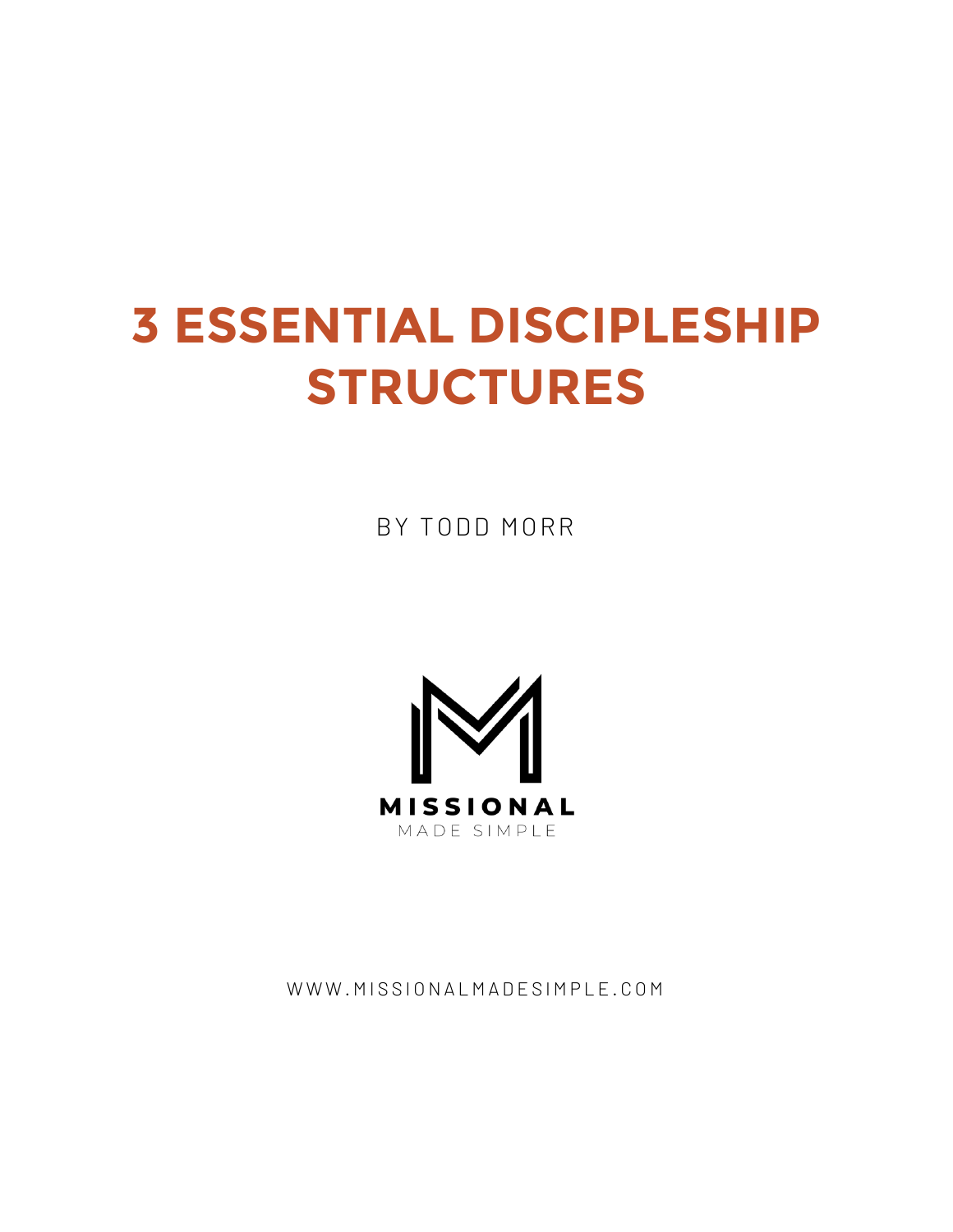# **3 ESSENTIAL DISCIPLESHIP STRUCTURES**

Each structure is unique. Each structure is essential. Each structure is complementary to the others. Each structure is limited though, in its ability to accomplish everything needed to make a fully-formed disciple.

And, certain things happen in each structure at a head, heart, and hands level that can only happen in that unique environment. So, if any of the 3 structures is missing or lacking in our discipleship approach, there will be significant things lacking in the lives of our people.

#### **SUNDAY GATHERINGS**

Usually approximately a  $1\frac{1}{2}$  to 2-hour meeting. Unique relational, emotional, and even learning dynamics happen when a larger group of people is together talking, listening, learning, singing, and praying. There's more encouragement, excitement, and motivation possible when a larger group of like-minded people are trying to learn to love God and love others together.

Sunday gatherings are also a place where the Bible can be taught, encouraging stories of life change can be told, needs of the congregation can be shared, and corporate prayer can be experienced in unique and powerful ways. There's also more gifting, personality, experience, stories, and resources available with a larger group of people, which creates the potential for greater influence. The Sunday gathering also provides a context for more people to serve and learn to use their gifts in ways that cannot happen in the same way elsewhere.

## **MISSIONAL COMMUNITY**

This is a group of disciples living a committed life together. An MC is not a meeting, but a series of connecting points and experiences throughout the week that foster a familylike dynamic, as well as a missional lifestyle. Those in an MC are going to be spending more time together over the course of a regular week than the average Christian who attends Sunday morning and maybe a small group Bible study.

Life in a Missional Community is also a different quality of experience and relationship, because it's happening in the context of normal life together and is largely experiential rather than formal. Also, because of the smaller size, usually 8-14 adults, there is an intimacy and depth of relationship that cannot be experienced on Sundays.

MC's see each other as family, support each other like family, communicate as you would with family, know each other in deep and vulnerable ways like a family, and work together for the health and growth of the MC, as a family would. There's a different level of ownership and responsibility.

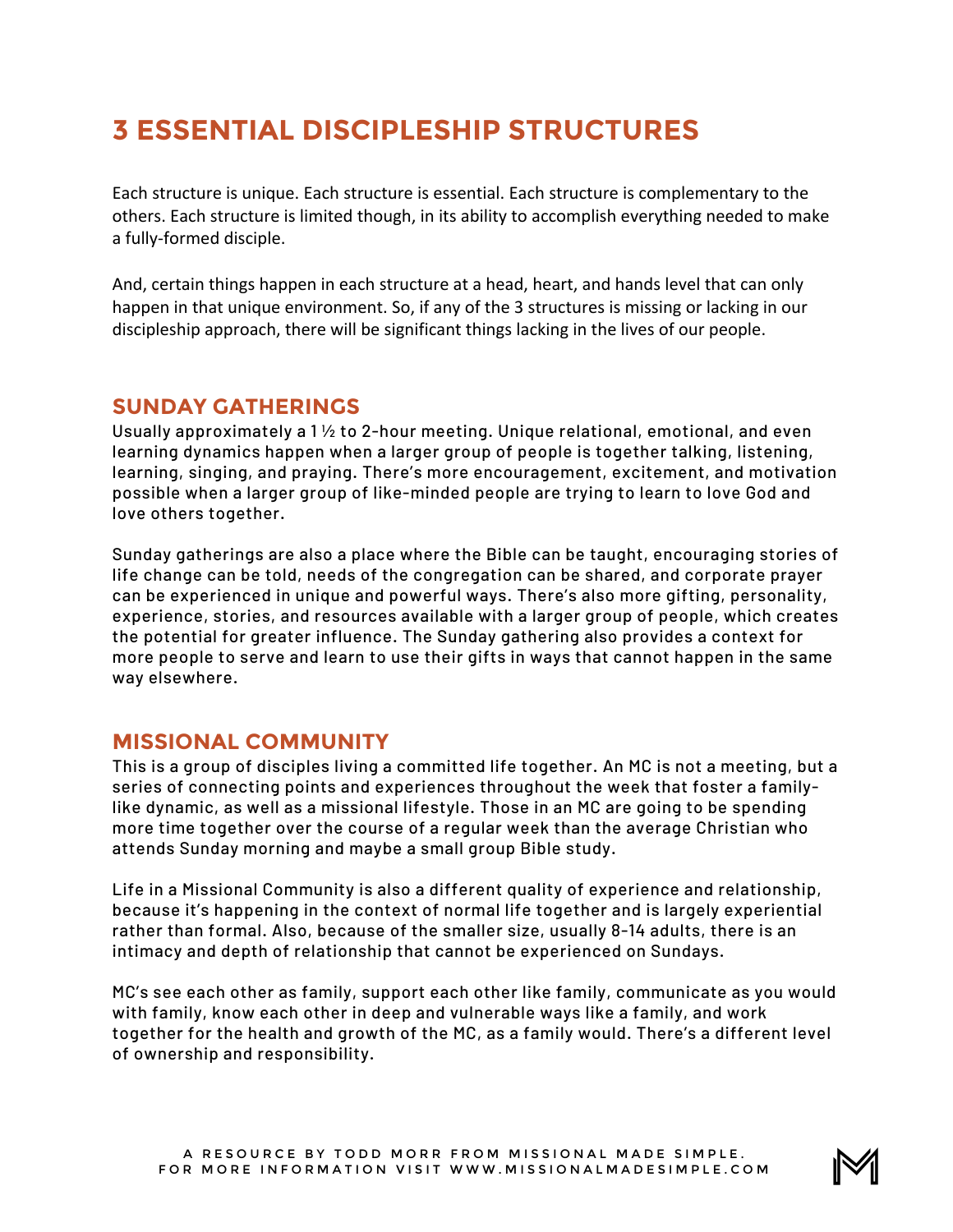MC's, because they are smaller in size, deeper in relationship, and more focused in their purpose, provide a more flexible and creative context to be able to live much life together around the table, in homes, at parks, coffee shops, and other public spaces. It also makes it easier to organize things, because it's a manageable size.

An MC is also a critical discipleship structure, because so much of discipleship and becoming a mature Christ follower can only happen through modeling and experience. At the Sunday and DNA meetings, the spiritual formation happening is largely at the head/mind level and at the heart level. An MC provides regular opportunities to be working out our faith, putting it into action, as we love and serve others together. It's the environment to regularly be "doers' and not just "hearers" of the many things Jesus has encouraged us to do in following him.

## **DNA GROUPS**

DNA stands for Discover, Nurture, and Act. Some churches use other names for these like Gospel Triplets and Life Transformation Groups (LTG's), but they have the same function. DNA's are usually a 2-2  $\frac{1}{2}$  hour meeting. These smallest of groups of 3-5 women or 3-5 men are unique because of their size and because they are gender specific. There are many things that get talked about in deep and vulnerable ways that will only be discussed if just women are present or just men are present, because of their sensitive nature.

Because of the small size of the DNA's, everyone has a chance to talk and to ask questions, so there is much greater participation even compared to a small community of 8-14 adults. With greater participation from each person, this means that everyone is going to grow in their ability to think, speak, and pray rightly about the Gospel. It's almost impossible to "hide" and to not get involved in this environment. All personality types, especially quieter ones, are able to flourish and be known and heard.

#### **HOW PEOPLE LEARN AND GROW**

As we think about these 3 essential discipleship structures, it's always important to keep in mind what we know about how people learn and how people grow. Here are some important principles to consider.

There is a Head component, Heart component, and Hands component to growth and learning. The head is what's going on in the mind and how a person thinks. The heart is the motivation/conviction/belief center, that ultimately determines how we actually live our lives. We live out of the overflow of convictions and beliefs of the heart. The hands are how we choose to put our convictions, beliefs, and priorities into action. The activities and relationships we believe are most important from a heart perspective, then get worked out through our hands and feet.

How do the Head, Heart, and Hands actually change and get formed into a Christ-like lifestyle?